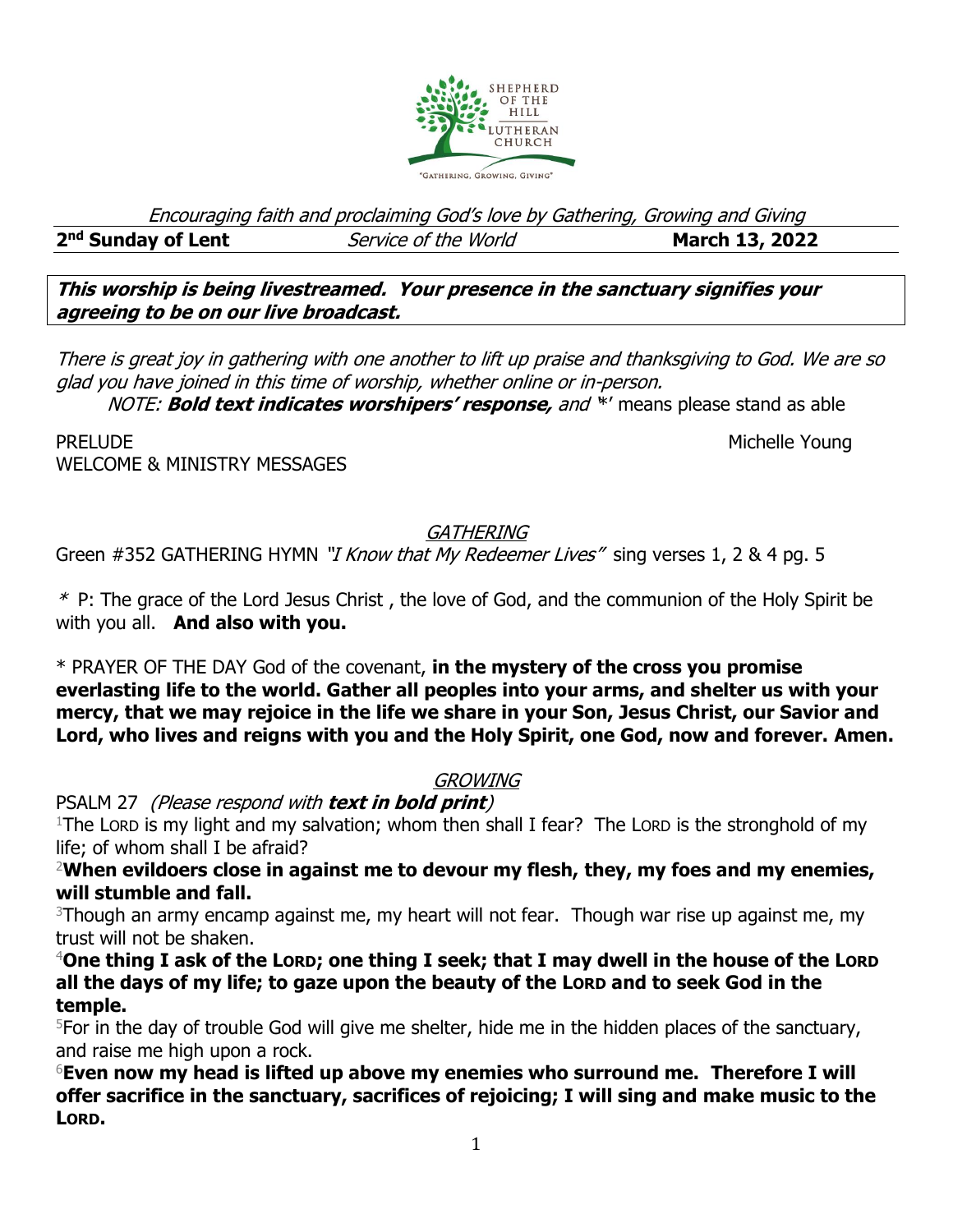Hear my voice, O Lord, when I call; have mercy on me and answer me. **My heart speaks your message— "Seek my face."Your face, O LORD, I will seek.** <sup>9</sup>Hide not your face from me, turn not away from your servant in anger. Cast me not away—you have been my helper; forsake me not, O God of my salvation. **Though my father and my mother forsake me, the LORD will <sup>|</sup> take me in.** Teach me your way, O Lorp; lead me on a level path, because of my oppressors. **Subject me not to the will of my foes, for they rise up against me, false witnesses breathing violence.** This I believe—that I will see the goodness of the LORD in the land of the living! **Wait for the LORD and be strong. Take heart and wait for the LORD!**

Neither Herod's plotting nor Jerusalem's resistance to maternal love will deter Jesus from his

sacrificial mission. Hear Jesus describe the stronghold of courage and strength he offers Jerusalem.

The Gospel according to Luke, the 13<sup>th</sup> chapter. **All: Glory to you O Lord.** 

 $31$ At that very hour some Pharisees came and said to [Jesus,] "Get away from here, for Herod wants to kill you." <sup>32</sup>He said to them, "Go and tell that fox for me, 'Listen, I am casting out demons and performing cures today and tomorrow, and on the third day I finish my work. <sup>33</sup>Yet today, tomorrow, and the next day I must be on my way, because it is impossible for a prophet to be killed outside of Jerusalem.' <sup>34</sup>Jerusalem, Jerusalem, the city that kills the prophets and stones those who are sent to it! How often have I desired to gather your children together as a hen gathers her brood under her wings, and you were not willing! <sup>35</sup>See, your house is left to you. And I tell you, you will not see me until the time comes when you say, 'Blessed is the one who comes in the name of the Lord.'" The Gospel of the Lord. **Praise to you O Christ.**

MESSAGE Pastor Mary Eide

Blue #741 HYMN OF THE DAY "Thy Holy Wings" p. 6

## GIVING

### INSTALLATION OF CHURCH COUNCIL

P: Dear Christian friends: Baptized into the priesthood of Christ, we all are called to offer ourselves to our Savior in thanksgiving for what he has done and continues to do for us. It is our privilege to recognize and support those who are engaged in the work of this congregation, especially those in the ministry of church leadership.

The following persons, having been elected this congregation to the positions of leadership, are asked to step forward as their names are read: Barb Vadnais, Stephany Grossbier, Steve Sweeney, Alison Young, John Silvernale, DiAnna Scheffler, Carol Carlstrom, Kris Jenson, Claudeen Oebser, Marshall Fuhrman and Jennifer Kinblom.

P: As council members, you are to see that the words and deeds of this church reflect God in whose name we gather; to work together with other members to see that the worship and work of Christ are done in this congregation, and be diligent in your specific area of service, utilizing the gifts of the Spirit given to you. You are to be examples of faith active in love, to help maintain the life and harmony of this congregation. I ask you: Are you ready to accept and faithfully fulfill the duties of the office to which you have been elected? If so answer in unison**:** Yes, I do with the help of God. COUNCIL: **Yes, I do with the help of God**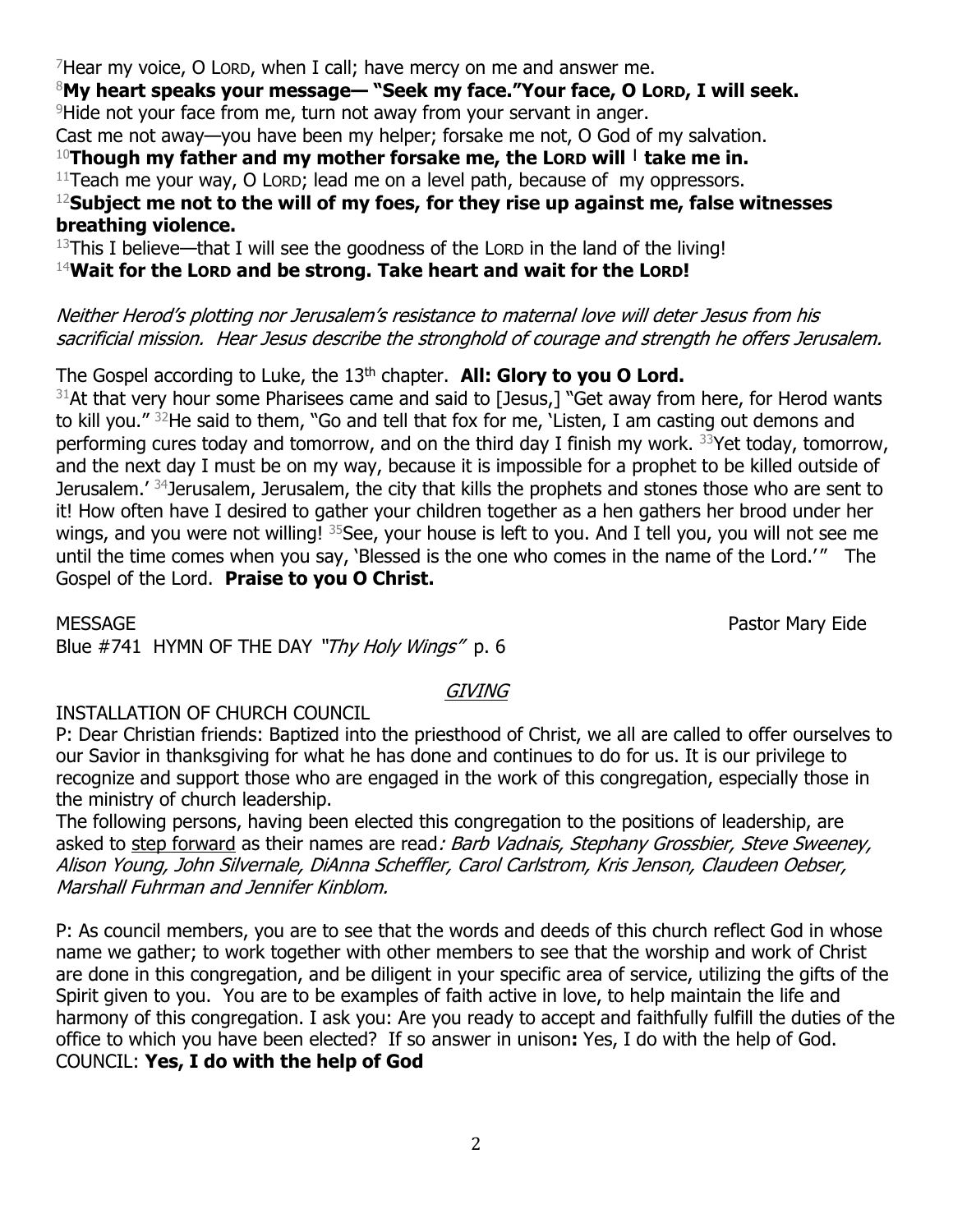P: Congregation, people of God, I now ask you: Will you support these, your elected leaders, and will you share in the mutual ministry that Christ has given to all who are baptized? If so answer in unison: Yes, we do by the help of God.

## **CONGREGATION**: **Yes, we do by the help of God.**

P: Council members, I now declare you installed as officers/council members of this congregation. God bless you with his Holy Spirit, that you may prove faithful servants of Christ. Let us pray…For all who offer themselves in your name, we give thanks, 0 God. Give them the joy of service, and constant care and guidance. Help us all to be both willing servants and thankful recipients of ministry, that your name be glorified, your people live in peace, and your will be done; through Jesus Christ our Lord. **Amen**.

\*THE APOSTLES' CREED (professed together)

**I believe in God, the Father almighty, creator of heaven and earth.**

**I believe in Jesus Christ, his only Son, our Lord. He was conceived by the power of the Holy Spirit and born of the virgin Mary.**

**He suffered under Pontius Pilate, was crucified, died, and was buried. He descended into hell.\* On the third day he rose again. He ascended into heaven, and is seated at the right hand of the Father. He will come again to judge the living and the dead.**

**I believe in the Holy Spirit, the holy catholic Church, the communion of saints, the forgiveness of sins, the resurrection of the body, and the life everlasting. Amen**  $*$  Or, He descended to the dead.

(Council members may return to their seats)

**\*** OFFERING PRAYERGod, **there's nowhere we can go where you aren't already waiting: in the farmyards, schoolyards, health facilities, in the places where we live and work, where your Son has promised to meet us; where he is both Host and Meal. Reveal yourself to us now. Amen.** 

"'You Are Here' Offering Prayer for Sundays in Lent" © 2021 by Barn Geese Worship. Used by permission of Barn Geese Worship. Adapted by Pastor Mary Eide

**\*** PRAYERS AND PETITIONS (L: Merciful God **All: Hear our prayer.)**

\* LORD'S PRAYERS **Our Father, who art in heaven, hallowed be thy name; thy kingdom come; thy will be done; on earth as it is in heaven. Give us this day our daily bread. And forgive us our trespasses, as we forgive those who trespass against us. And lead us not into temptation; but deliver us from evil. For thine is the kingdom, the power and the glory, for ever and ever. Amen**

\*ANNOUNCEMENTS/BLESSING Go with the blessing of God. Remember that this blessing is with you, no matter the places to which you are called. Be blessed by the name of God  $\pm$ , who inspires, inhabits, and ignites us, today and every day. **Amen.** "'You Are Here' Sending Prayer for Sundays in Lent" © 2021 by Barn Geese Worship. Used by permission of Barn Geese Worship. Adapted by Pastor Mary Eide

\* Green #333SENDING HYMN "Lord, Take My Hand and Lead Me" p. 7

**\*** DISMISSALGo in peace. Jesus meets you on the way. **Thanks be to God.**

\* POSTLUDE Michelle Young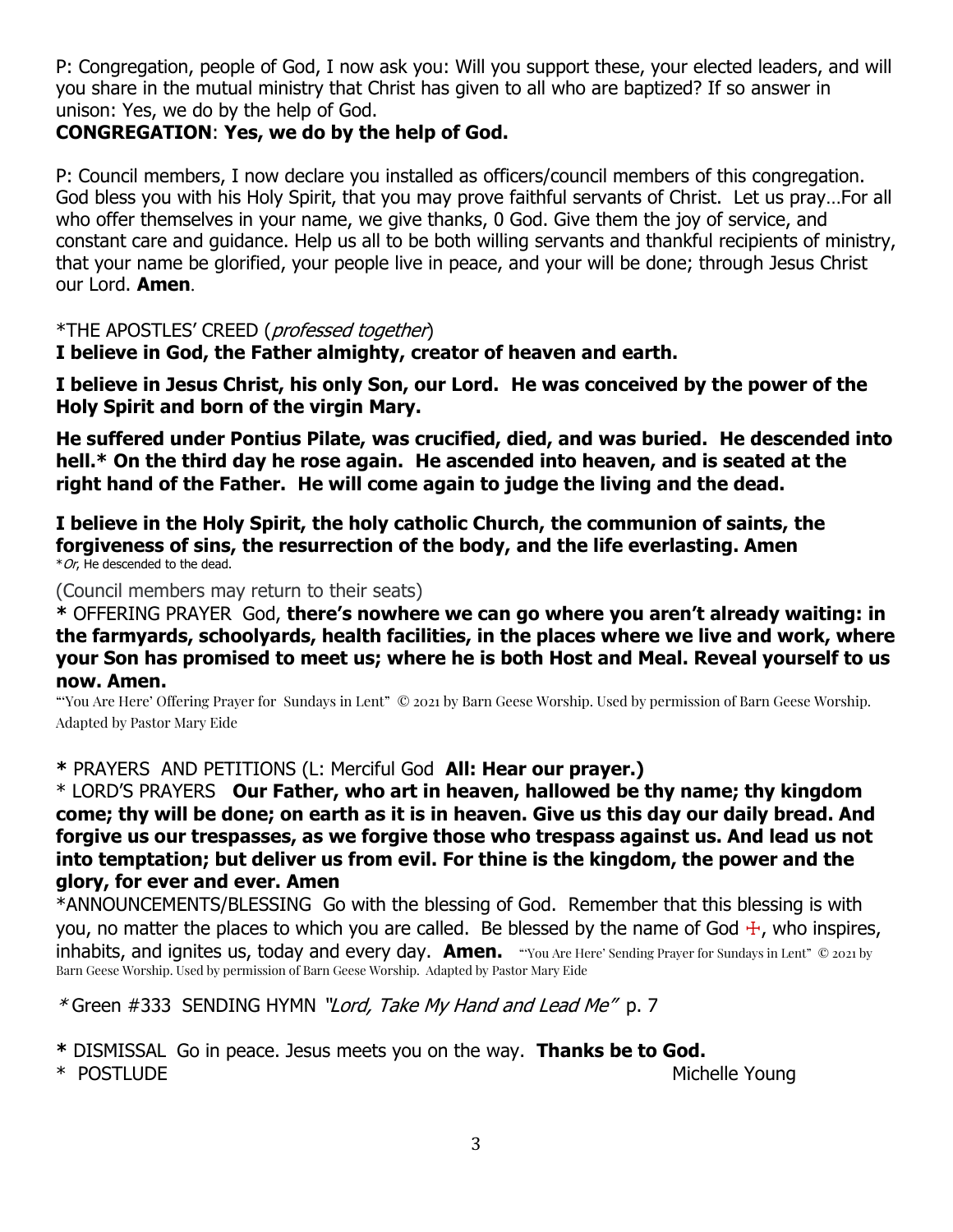#### **SCHEDULE**

| <b>TODAY</b>     | 8:45am<br>10:00am | - Sunday School Classes<br>- Worship        |
|------------------|-------------------|---------------------------------------------|
|                  | 11:00am           | - Fellowship-hosted by Kris & Tim Jenson    |
| <b>MONDAY</b>    | 7pm               | - AA Meeting                                |
| <b>TUESDAY</b>   | $4-6$ pm          | - Food Pantry                               |
|                  | 7pm               | - 6 <sup>th</sup> GriefShare online session |
| <b>WEDNESDAY</b> | 6pm               | - Soup Supper                               |
|                  | 7pm               | - Holden Evening Prayer Service             |
| <b>FRIDAY:</b>   | 10am-Noon         | - Food Pantry                               |
| <b>SUNDAY:</b>   | 8:45am            | - NO SUNDAY SCHOOL                          |
|                  | 10:00am           | - Communion Worship                         |

ANNOUNCEMENTS

ADULT BIBLE STUDY **Wednesday, 3/23 10am** in the basement. We will be studying about **the kingdom of God**…one of Jesus' most talked of topics! On 3/23 we will be working our way through Lesson #2 of 4. Copies of the first 2 parts of the 4-part study can be found at church or emailed to you. There are also online videos from the author, Mark Allan Powell, to help introduce himself and the lesson. They can be found at<https://www.gathermagazine.org/resources/>

### HOLDEN EVENING PRAYER SINGERS needed for Wednesdays in Lent

WEDNESDAY 6pm SOUP SUPPER and 7pm HOLDEN EVENING PRAYER SERVICE **3/9-4/6/22** Homemade delicious soups and much more to fill our stomachs, and then worship to fill our hearts! We will be doing this LIVE (and recording) each Wednesday. Sorry...but no Soup Supper this year. We will be posting online a .pdf of the Holden Evening Prayer for those of you who will be worshiping from home and will have a copies available at the church if printing isn't an option for you.

INDIVIDUALS…YOUTH/ADULTS/WHOLE FAMILY can sign up together for WORSHIP ROLES: Usher, reader, communion assistant (Confirmed teen/adult), acolyte, run video camera

WE NEED YOU! Check out sign-up sheets for *WORSHIP ROLES* for upcoming months or *HOST* FELLOWSHIP after worship on 2<sup>nd</sup> or 4<sup>th</sup> Sunday. You can also call or email if you'd like to sign up.

The **Elk Mound Community Food Pantry is looking for some donations**: Canned Carrots, Stewed Tomatoes, Soups (NOT tomato or cream of mushroom), Fruit cocktail, Chicken and Beef Broth, Ramen, Stuffing, Suddenly Salad, Juices, Meat, Toothpaste, Deodorant, Soap. These Items can be dropped off during Food Pantry Hours (Tues, 4-6p, Fri 10a-12P), on Sunday Mornings, or by calling at 715-879-5115

**Shepherd of the Hill Lutheran Church 207 University Street, Elk Mound, WI 54739** Office Phone: 715-879-5115 Email: [sothlc@sothem.org](mailto:sothlc@sothem.org) Website [www.sothem.org](http://www.sothem.org/)  Find us on Facebook, too! Pastor Mary Eide (H) 715-309-4065 [meide@luthersem.edu](mailto:meide@luthersem.edu) Custodian, Terry Stamm 715-379-3728 Sunday School Coordinators: Jaime Folczyk mifolczyk@yahoo.com and Holly Sweeney [hollysweeney65@gmail.com](mailto:hollysweeney65@gmail.com) Financial Secretary: Barb Vadnais [barbvadnais1@gmail.com](mailto:barbvadnais1@gmail.com)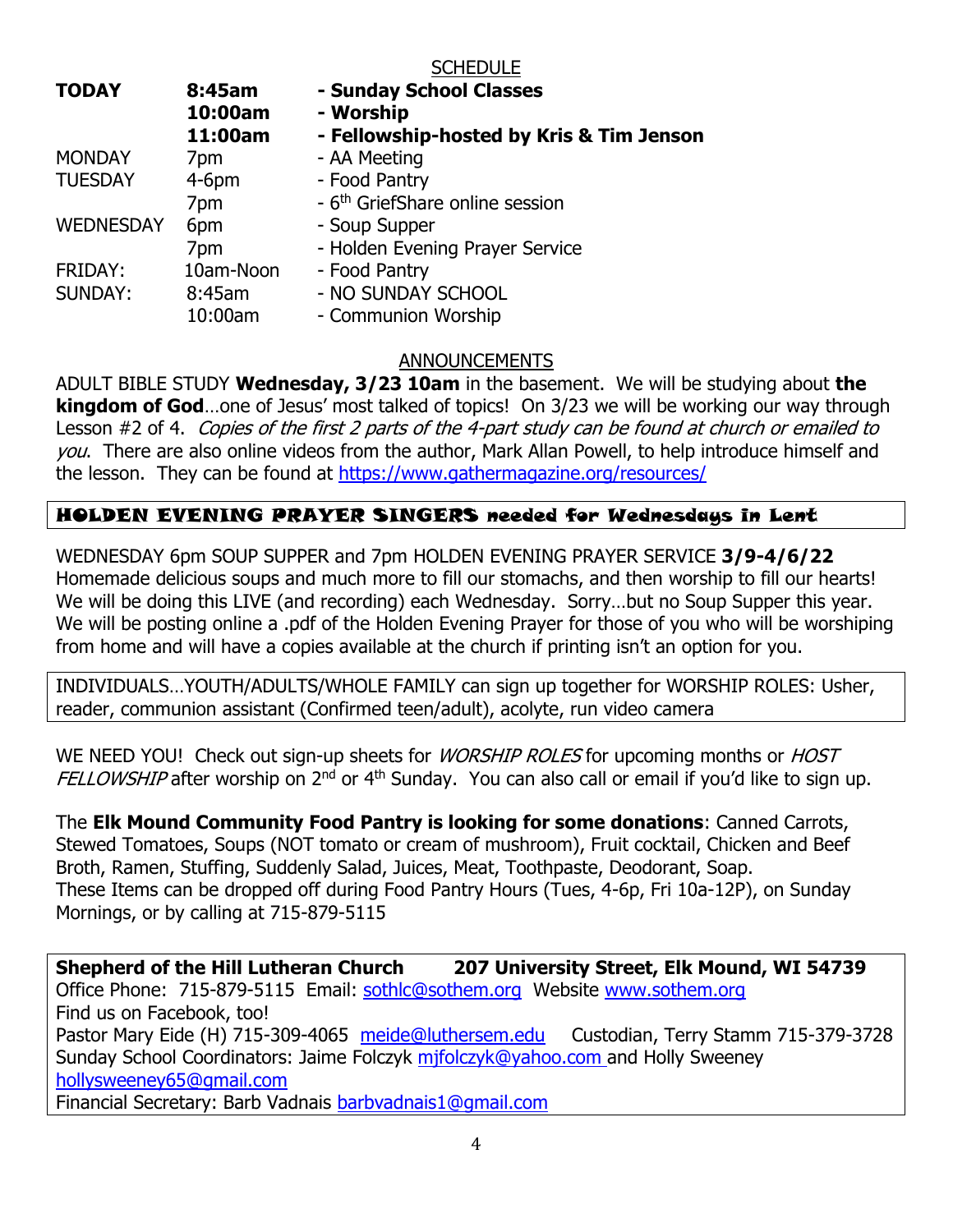

Text: Samuel Medley, 1738–1799, alt.<br>Music: DUKE STREET, attr. John Hatton, d. 1793

Copyright © 2021 Augsburg Fortress. All rights reserved. Reprinted by permission under Augsburg Fortress Liturgies Annual License #SAS028313.

New Revised Standard Version Bible, Copyright © 1989, Division of Christian Education of the National Council of the Churches of Christ in the United States of America. Used by permission. All rights reserved. Revised Common Lectionary, Copyright © 1992 Consultation on Common Texts, admin Augsburg Fortress. Used by permission. One License Podcast / Streaming License A-724679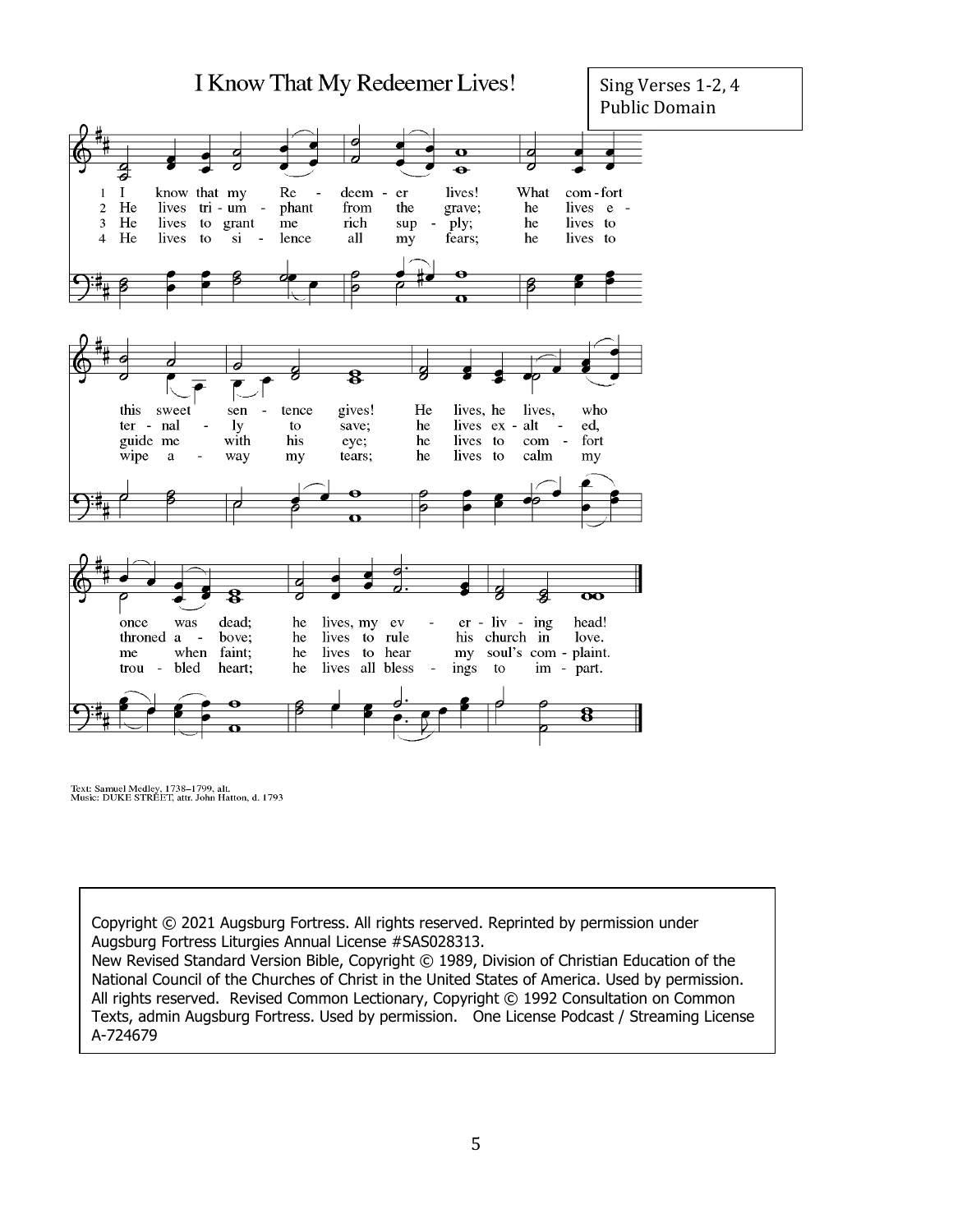## Thy Holy Wings



Iext: Carolina Sandell Berg, 1832–1903, sts. 1, 3; Gracia Grindal, b. 1943, st. 2; tr. composite Music: BRED DINA VIDA VINGAR, Swedish folk tune; arr. hymnal version lext © 1983 Gracia Grindal, Selah Publishing Co., Inc.,

Duplication in any form prohibited without permission or valid license from copyright administrator.